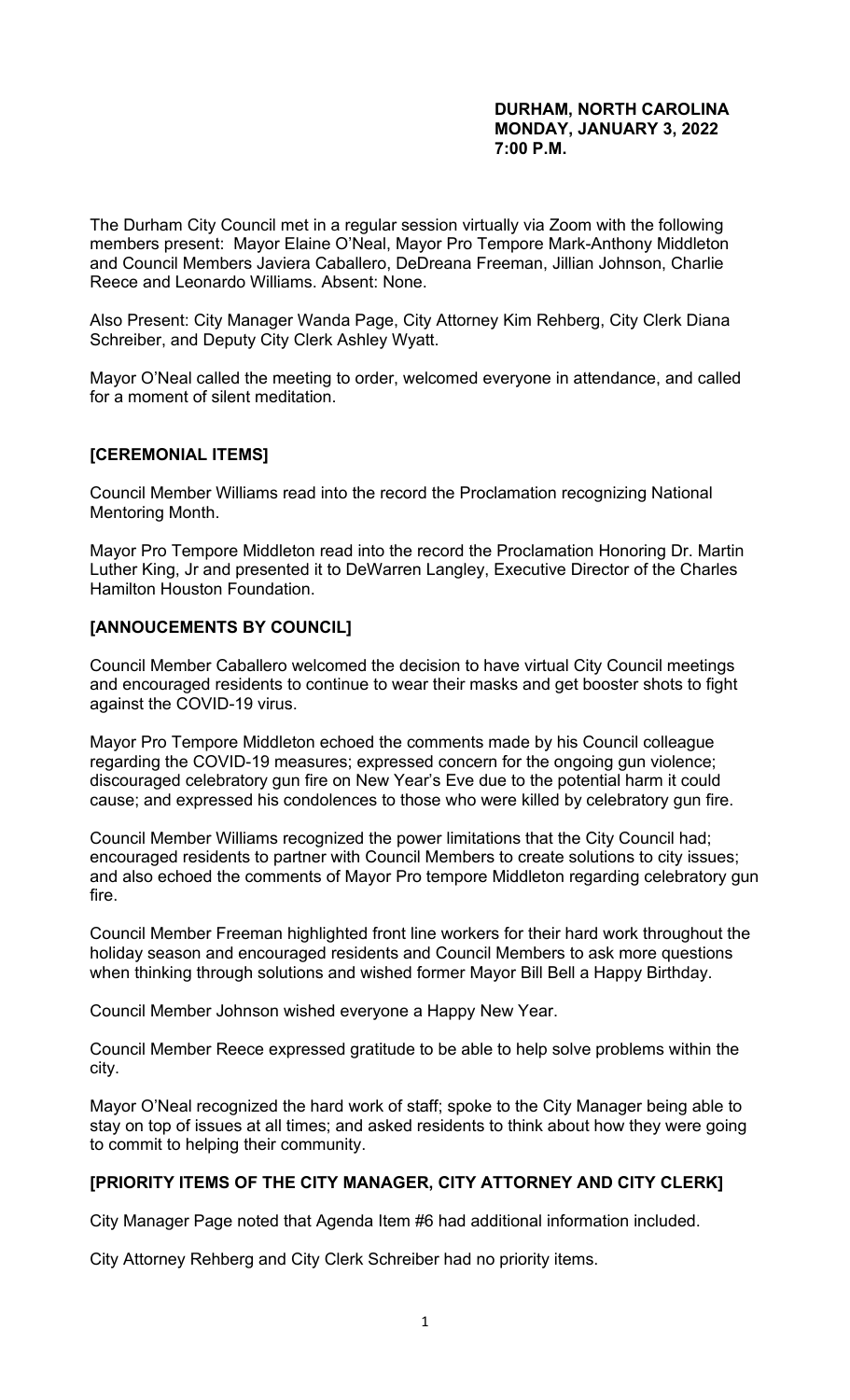### **[CONSENT AGENDA]**

#### **SUBJECT: APPROVAL OF CITY COUNCIL MINUTES (ITEM 1/ PR #15104)**

**MOTION** by Council Member Freeman, seconded by Council Member Caballero, to approve the City Council minutes for the following meetings: November 1, 2021 City Council Meeting; November 4, 2021 Work Session; November 15, 2021 City Council Meeting and November 18, 2021 Work Session, was approved at 7:47 p.m. by the following vote: Ayes: Mayor O'Neal, Mayor Pro Tempore Middleton and Council Members Caballero, Freeman, Johnson, Reece, and Williams. Noes: None. Absent: None.

#### **SUBJECT: RESOLUTION DESIGNATING THE NATIONAL INCIDENT MANAGEMENT SYSTEM (NIMS) AS THE STANDARD FOR INCIDENT MANAGEMENT (ITEM 2/ PR #15093)**

**MOTION** by Council Member Freeman, seconded by Council Member Caballero, to adopt a resolution designating the National Incident Management System (NIMS) as the standard for incident management, was approved at 7:47 p.m. by the following vote: Ayes: Mayor O'Neal, Mayor Pro Tempore Middleton and Council Members Caballero, Freeman, Johnson, Reece, and Williams. Noes: None. Absent: None.

### **RESOLUTION #10245**

#### **SUBJECT: AMENDMENT TO CONTRACT #18353, THREE YEAR GRANT CONTRACT WITH LEGAL AID OF NORTH CAROLINA (LANC) TO PROVIDE LEGAL REPRESENTATION TO RESIDENTS FACING EVICTION (ITEM 3/ PR #15107)**

**MOTION** by Council Member Freeman, seconded by Council Member Caballero, to authorize the City Manager to amend Contract #18353 with Legal Aid of North Carolina to provide legal representation to residents facing eviction to increase the budget by \$1,060,000, funded with City general funds, increasing the total contract value from \$1,545,450 to \$2,605,450, was approved at 7:47 p.m. by the following vote: Ayes: Mayor O'Neal, Mayor Pro Tempore Middleton and Council Members Caballero, Freeman, Johnson, Reece, and Williams. Noes: None. Absent: None.

### **SUBJECT: MULTIFAMILY HOUSING FACILITY TO BE KNOWN AS HARDEE STREET APARTMENTS IN THE CITY OF DURHAM (ITEM 4/ PR #15095)**

**MOTION** by Council Member Freeman, seconded by Council Member Caballero, to adopt a resolution of approval of a multifamily housing facility known as Hardee Street Apartments in the City of Durham, North Carolina and to approve the financing thereof with multifamily housing revenue bonds in an aggregate amount not to exceed \$17,000,000, was approved at 7:47 p.m. by the following vote: Ayes: Mayor O'Neal, Mayor Pro Tempore Middleton and Council Members Caballero, Freeman, Johnson, Reece, and Williams. Noes: None. Absent: None.

#### **RESOLUTION #10246**

#### **SUBJECT: OPTION CONTRACT WITH SOUTHSIDE REVITALIZATION PHASE III LP FOR THE THIRD PHASE OF DEVELOPMENT AT THE LOFTS AT SOUTHSIDE (ITEM 5/ PR 15102)**

**MOTION** by Council Member Freeman, seconded by Council Member Caballero, to authorize the City Manager to execute an Option Contract with Southside Revitalization Phase III LP for the purchase of up to approximately six acres on the former Rolling Hills site for the sum of One and No/100 Dollars (\$1.00) subject to conditions outlined in the Option Contract, was approved at 7:47 p.m. by the following vote: Ayes: Mayor O'Neal, Mayor Pro Tempore Middleton and Council Members Caballero, Freeman, Johnson, Reece, and Williams. Noes: None. Absent: None.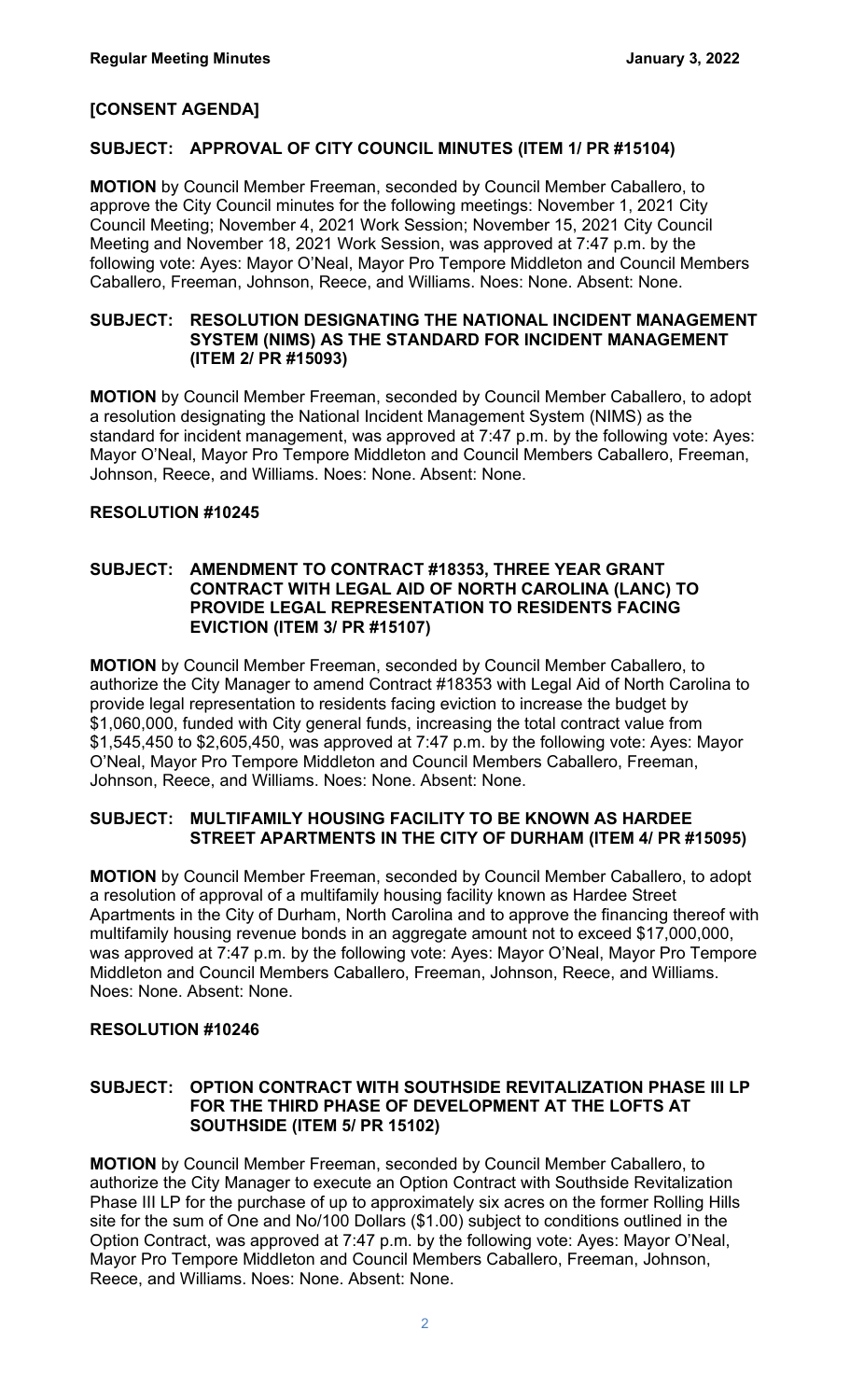#### **SUBJECT: CONTRACT WITH LEGAL AID OF NORTH CAROLINA TO ADMINISTER DURHAM EXPUNCTION AND RESTORATION (DEAR) PROGRAM (ITEM 6/ PR #15082)**

**MOTION** by Council Member Freeman, seconded by Council Member Caballero, to authorize the City Manager to enter into a contract with Legal Aid of North Carolina in an amount not to exceed \$150,000 to administer the Durham Expunction and Restoration (DEAR) program for Fiscal Year 2022, was approved at 7:47 p.m. by the following vote: Ayes: Mayor O'Neal, Mayor Pro Tempore Middleton and Council Members Caballero, Freeman, Johnson, Reece, and Williams. Noes: None. Absent: None.

#### **SUBJECT: CAPITAL IMPROVEMENT PLAN (CIP) ORDINANCE AMENDMENT ASSOCIATED WITH THE JORDAN LAKE WESTERN INTAKE PARTNERSHIP (ITEM 7/ PR #15056)**

**MOTION** by Council Member Freeman, seconded by Council Member Caballero, to adopt an ordinance amending the Water & Wastewater Capital Improvement Plan Ordinance, Fiscal Year 2021-22, as amended, the same being Ordinance #15821, for the purpose of reallocating Department of Water Management Capital Improvement Plan funding for the Department of Water Management Jordan Lake projects, was approved at 7:47 p.m. by the following vote: Ayes: Mayor O'Neal, Mayor Pro Tempore Middleton and Council Members Caballero, Freeman, Johnson, Reece, and Williams. Noes: None. Absent: None.

# **ORDINANCE #15900**

# **SUBJECT: PROFESSIONAL ENGINEERING SERVICES CONTRACT WITH BROWN AND CALDWELL, INC. FOR THE WESTERN INTAKE PARTNERSHIP ENVIRONMENTAL PERMITTING PROJECT (ITEM 8/ PR #15113)**

**MOTION** by Council Member Freeman, seconded by Council Member Caballero, to authorize the City Manager to execute a contract for professional engineering services with Brown and Caldwell, Inc. for the Western Intake Partnership Environmental Permitting Project for \$771,100, was approved at 7:47 p.m. by the following vote: Ayes: Mayor O'Neal, Mayor Pro Tempore Middleton and Council Members Caballero, Freeman, Johnson, Reece, and Williams. Noes: None. Absent: None.

#### **SUBJECT: PROFESSIONAL ENGINEERING SERVICES CONTRACT WITH CDM SMITH, INC. FOR THE WESTERN INTAKE PARTNERSHIP REGIONAL WATER TREATMENT FACILITY PRELIMINARY ENGINEERING PROJECT (ITEM 9/ PR #15114)**

**MOTION** by Council Member Freeman, seconded by Council Member Caballero, to authorize the City Manager to execute a contract for professional engineering services with CDM Smith, Inc. for the Western Intake Partnership Regional Water Treatment Facility Preliminary Engineering Project for \$4,004,498 to establish a contingency fund of \$400,450 for the Western Intake Partnership Regional Water Treatment Facility Preliminary Engineering project; and

To authorize the City Manager to negotiate and execute amendments to the contract provided that the total contract cost does not exceed \$4,404,948 was approved at 7:47 p.m. by the following vote: Ayes: Mayor O'Neal, Mayor Pro Tempore Middleton and Council Members Caballero, Freeman, Johnson, Reece, and Williams. Noes: None. Absent: None.

# **SUBJECT: BID REPORT - NOVEMBER 2021 (ITEM 10/ PR #15090)**

**MOTION** by Council Member Freeman, seconded by Council Member Caballero, to receive a report on the bids that were acted upon by the City Manager in November 2021, was approved at 7:47 p.m. by the following vote: Ayes: Mayor O'Neal, Mayor Pro Tempore Middleton and Council Members Caballero, Freeman, Johnson, Reece, and Williams. Noes: None. Absent: None.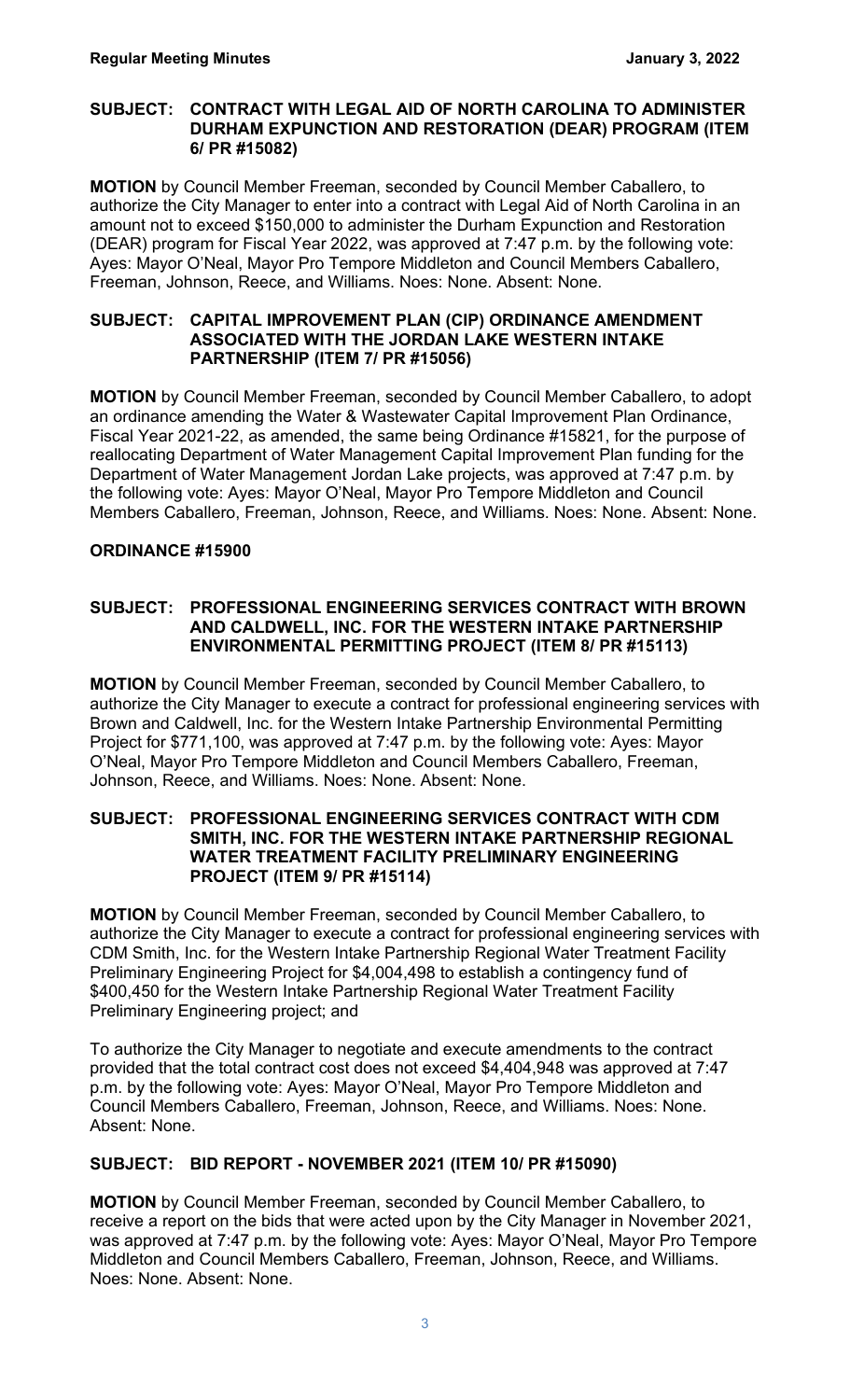#### **1. Bid:** Four Seasons Ford

**Purpose of Bid:** Provides the Department of Fleet Maintenance with six (6) 2022 Ford Escape SE AWD Hybrid vehicles.

**Comments:** Priced in accordance with North Carolina State Contract – 22-08-0913 Specification #218.

**Opened:** 11/01/2021

**Bidders:** 

| Vendor                                                | Qty | Price     | <b>Total Cost</b> |
|-------------------------------------------------------|-----|-----------|-------------------|
| <b>Four Seasons Ford</b><br><b>Hendersonville, NC</b> |     | 26,600.89 | 159,605.34        |

**Award Based on:** ☐**Low Bid** ☒**Other (See Comments)**

| <b>TOTAL WORKFORCE</b>        |                  |              |                |  |  |  |  |
|-------------------------------|------------------|--------------|----------------|--|--|--|--|
| <b>Employment</b><br>Category | <b>Employees</b> | <b>Males</b> | <b>Females</b> |  |  |  |  |
| Project Mgr.                  | 10               | 9            |                |  |  |  |  |
| <b>Professional</b>           | 37               | 35           | 2              |  |  |  |  |
| <b>Technical</b>              | ი                | n            | n              |  |  |  |  |
| <b>Clerical</b>               | 3                | O            | 3              |  |  |  |  |
| Labor                         | 4                | 3            |                |  |  |  |  |
| Total                         | 54               | 47           |                |  |  |  |  |

**Workforce Statistics**

| <b>UBE/SLBE REQUIREMENTS - MALES</b> |       |              |                 |                                               |                                                |  |  |
|--------------------------------------|-------|--------------|-----------------|-----------------------------------------------|------------------------------------------------|--|--|
| <b>Employment</b><br>Category        | White | <b>Black</b> | <b>Hispanic</b> | Asian or<br><b>Pacific</b><br><b>Islander</b> | Indian<br>or<br><b>Alaska</b><br><b>Native</b> |  |  |
| Project Mgr.                         | 8     |              |                 |                                               |                                                |  |  |
| <b>Professional</b>                  | 31    |              | 3               | 0                                             | ŋ                                              |  |  |
| <b>Technical</b>                     | 0     | 0            |                 | 0                                             | 0                                              |  |  |
| <b>Clerical</b>                      | 0     | 0            |                 | 0                                             | O                                              |  |  |
| Labor                                | 3     | O            |                 |                                               |                                                |  |  |
| <b>Total</b>                         | 42    | 2            | 3               |                                               |                                                |  |  |

| <b>UBE/SLBE REQUIREMENTS - FEMALES</b> |                |              |                 |                                               |                                         |  |  |
|----------------------------------------|----------------|--------------|-----------------|-----------------------------------------------|-----------------------------------------|--|--|
| <b>Employment</b><br>Category          | White          | <b>Black</b> | <b>Hispanic</b> | Asian or<br><b>Pacific</b><br><b>Islander</b> | Indian<br>or<br>Alaska<br><b>Native</b> |  |  |
| Project Mgr.                           |                |              |                 |                                               |                                         |  |  |
| Professional                           | $\overline{2}$ | O            |                 |                                               |                                         |  |  |
| <b>Technical</b>                       | n              | 0            |                 |                                               |                                         |  |  |
| <b>Clerical</b>                        | 3              |              |                 |                                               |                                         |  |  |
| Labor                                  |                |              |                 |                                               |                                         |  |  |
| Total                                  |                |              |                 |                                               |                                         |  |  |

**2. Bid:** Computer Hardware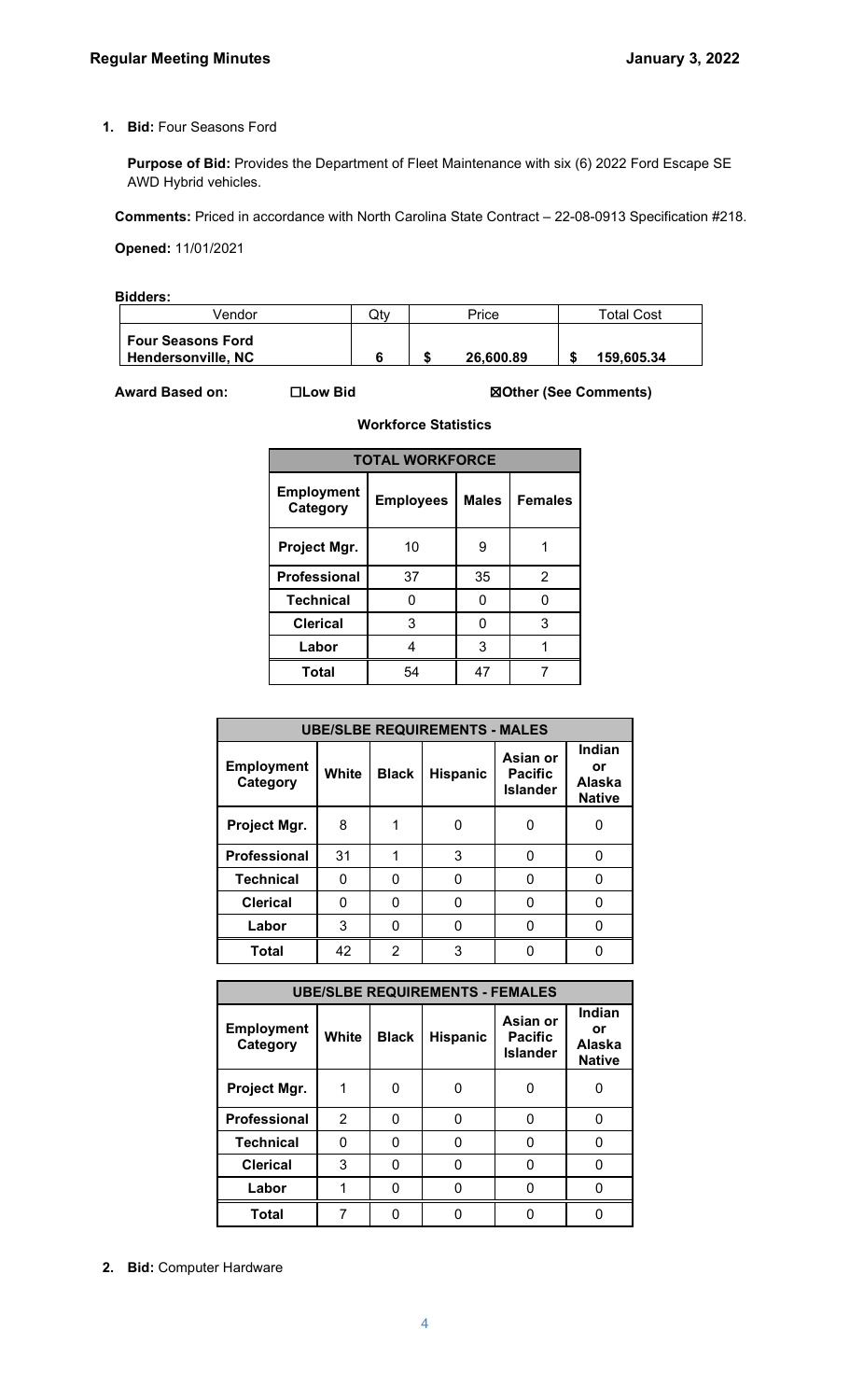**Purpose of Bid:** Provides the Police Department with sixty-two (62) Panasonic TOUGHBOOK 14" Core i5-8365U 8GB RAM laptops and docking stations.

**Comments:** Priced in accordance with NC Rugged Computers and Accessories 204B DIT #400186 and Sourcewell 081419-cdw.

**Opened:** 11/2/2021

#### **Bidders:**

| Vendor                                         | Qtv | Price    | <b>Total Cost</b> |
|------------------------------------------------|-----|----------|-------------------|
| <b>CDW Government Inc.</b><br>Vermon Hills, IL | 62  | 2.425.00 | 150,350,00        |

#### **Award Based on:** ☐**Low Bid** ☒**Other (See Comments)**

#### **Workforce Statistics**

| <b>TOTAL WORKFORCE</b>        |                  |              |                |  |  |  |  |
|-------------------------------|------------------|--------------|----------------|--|--|--|--|
| <b>Employment</b><br>Category | <b>Employees</b> | <b>Males</b> | <b>Females</b> |  |  |  |  |
| Project Mgr.                  | 2                |              |                |  |  |  |  |
| <b>Professional</b>           | 37               | 22           | 15             |  |  |  |  |
| <b>Technical</b>              | O                | n            | 0              |  |  |  |  |
| <b>Clerical</b>               | 165              | 128          | 37             |  |  |  |  |
| Labor                         |                  |              | O              |  |  |  |  |
| Total                         | 204              | 151          | 53             |  |  |  |  |

| <b>UBE/SLBE REQUIREMENTS - MALES</b> |       |              |          |                                               |                                         |  |
|--------------------------------------|-------|--------------|----------|-----------------------------------------------|-----------------------------------------|--|
| <b>Employment</b><br>Category        | White | <b>Black</b> | Hispanic | Asian or<br><b>Pacific</b><br><b>Islander</b> | Indian<br>or<br>Alaska<br><b>Native</b> |  |
| Project Mgr.                         |       | 0            |          | O                                             | 0                                       |  |
| <b>Professional</b>                  | 20    | n            | n        | 2                                             | O                                       |  |
| <b>Technical</b>                     | ∩     | 0            |          |                                               | ŋ                                       |  |
| <b>Clerical</b>                      | 121   | 3            | n        | 4                                             |                                         |  |
| Labor                                | ŋ     | 0            |          |                                               |                                         |  |
| <b>Total</b>                         | 142   | 3            |          | հ                                             |                                         |  |

| <b>UBE/SLBE REQUIREMENTS - FEMALES</b> |       |              |                 |                                               |                                         |  |
|----------------------------------------|-------|--------------|-----------------|-----------------------------------------------|-----------------------------------------|--|
| <b>Employment</b><br>Category          | White | <b>Black</b> | <b>Hispanic</b> | Asian or<br><b>Pacific</b><br><b>Islander</b> | Indian<br>or<br>Alaska<br><b>Native</b> |  |
| Project Mgr.                           |       | 0            |                 |                                               | O                                       |  |
| Professional                           | 10    | 5            | Ω               |                                               |                                         |  |
| <b>Technical</b>                       |       | 0            |                 |                                               |                                         |  |
| <b>Clerical</b>                        | 23    | 10           | 0               |                                               |                                         |  |
| Labor                                  |       | 0            |                 |                                               |                                         |  |
| Total                                  | 34    | 15           |                 |                                               |                                         |  |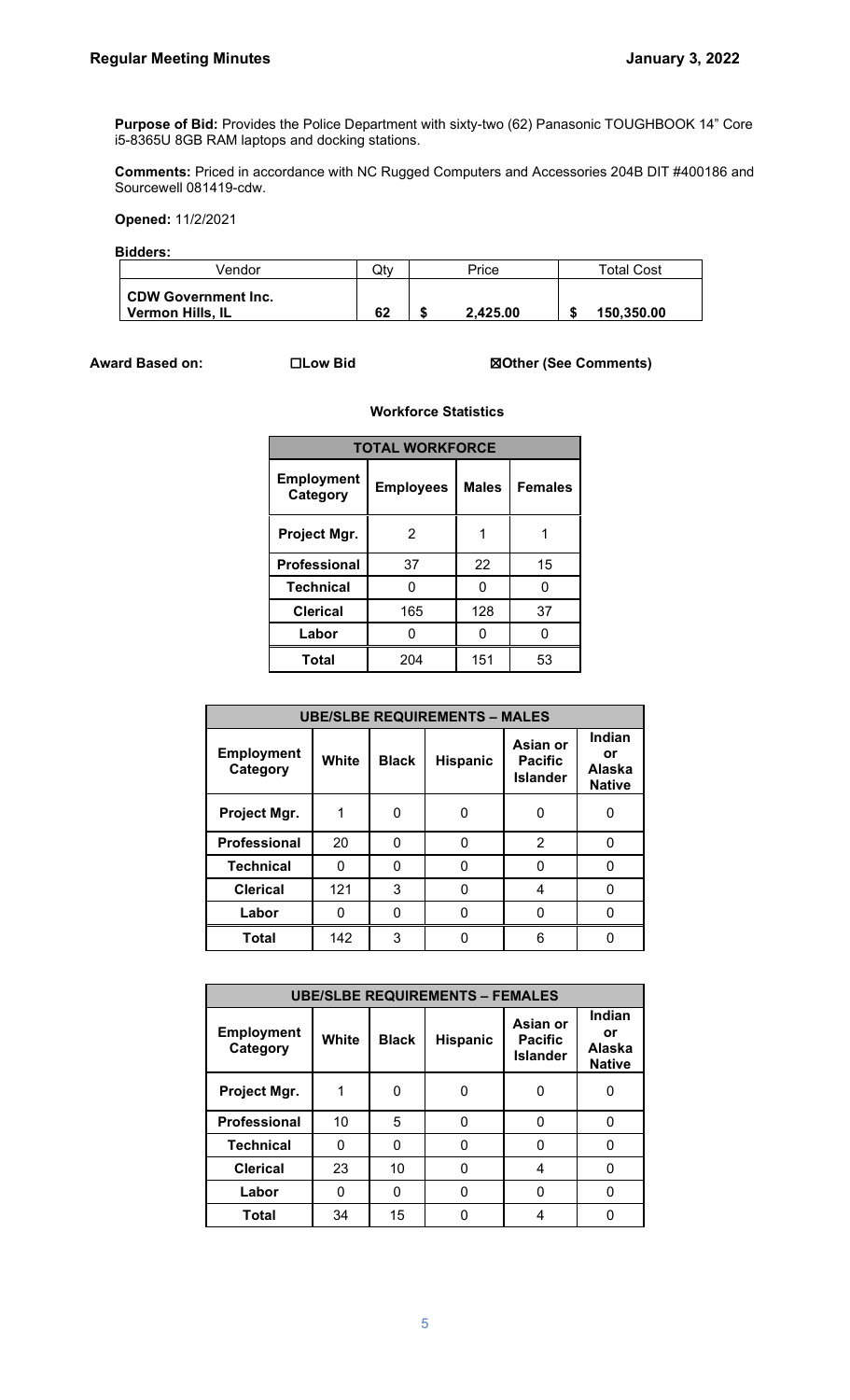#### **3. Bid:** Computer Hardware

**Purpose of Bid:** Provides the Police Department with ten (10) Lind Auto DC Power Adapter for Panasonic TOUGHBOOKS.

**Comments:** Priced in accordance with SYNNEX GSA Schedule (SLED) (47QTCA19D00MM) 081419 cdw.

**Opened:** 11/2/2021

**Bidders:** 

| Vendor                                         | Qty | Price  | <b>Total Cost</b> |
|------------------------------------------------|-----|--------|-------------------|
| <b>CDW Government Inc.</b><br>Vermon Hills, IL | 10  | 123.00 | 1.230.00          |

**Award Based on:** ☐**Low Bid** ☒**Other (See Comments)**

| <b>TOTAL WORKFORCE</b>        |                  |              |                |  |  |  |  |
|-------------------------------|------------------|--------------|----------------|--|--|--|--|
| <b>Employment</b><br>Category | <b>Employees</b> | <b>Males</b> | <b>Females</b> |  |  |  |  |
| Project Mgr.                  | 2                | 1            | 1              |  |  |  |  |
| <b>Professional</b>           | 37               | 22           | 15             |  |  |  |  |
| <b>Technical</b>              | ი                | n            | ი              |  |  |  |  |
| <b>Clerical</b>               | 165              | 128          | 37             |  |  |  |  |
| Labor                         | n                |              | n              |  |  |  |  |
| Total                         | 204              | 151          | 53             |  |  |  |  |

**Workforce Statistics**

| <b>UBE/SLBE REQUIREMENTS - MALES</b> |       |              |                 |                                               |                                         |  |
|--------------------------------------|-------|--------------|-----------------|-----------------------------------------------|-----------------------------------------|--|
| <b>Employment</b><br>Category        | White | <b>Black</b> | <b>Hispanic</b> | Asian or<br><b>Pacific</b><br><b>Islander</b> | Indian<br>or<br>Alaska<br><b>Native</b> |  |
| Project Mgr.                         |       | 0            |                 |                                               |                                         |  |
| <b>Professional</b>                  | 20    | 0            |                 | 2                                             |                                         |  |
| <b>Technical</b>                     | O     | 0            | 0               |                                               |                                         |  |
| <b>Clerical</b>                      | 121   | 3            |                 |                                               |                                         |  |
| Labor                                |       | 0            |                 |                                               |                                         |  |
| <b>Total</b>                         | 142   | 3            |                 | ิค                                            |                                         |  |

| <b>UBE/SLBE REQUIREMENTS - FEMALES</b> |       |              |                 |                                               |                                         |  |  |
|----------------------------------------|-------|--------------|-----------------|-----------------------------------------------|-----------------------------------------|--|--|
| <b>Employment</b><br>Category          | White | <b>Black</b> | <b>Hispanic</b> | Asian or<br><b>Pacific</b><br><b>Islander</b> | Indian<br>or<br>Alaska<br><b>Native</b> |  |  |
| Project Mgr.                           |       | ∩            |                 |                                               | O                                       |  |  |
| <b>Professional</b>                    | 10    | 5            | 0               |                                               |                                         |  |  |
| <b>Technical</b>                       | n     | O            | 0               |                                               |                                         |  |  |
| <b>Clerical</b>                        | 23    | 10           | N               | 4                                             |                                         |  |  |
| Labor                                  | U     | 0            | 0               | O                                             | O                                       |  |  |
| <b>Total</b>                           | 34    | 15           |                 |                                               |                                         |  |  |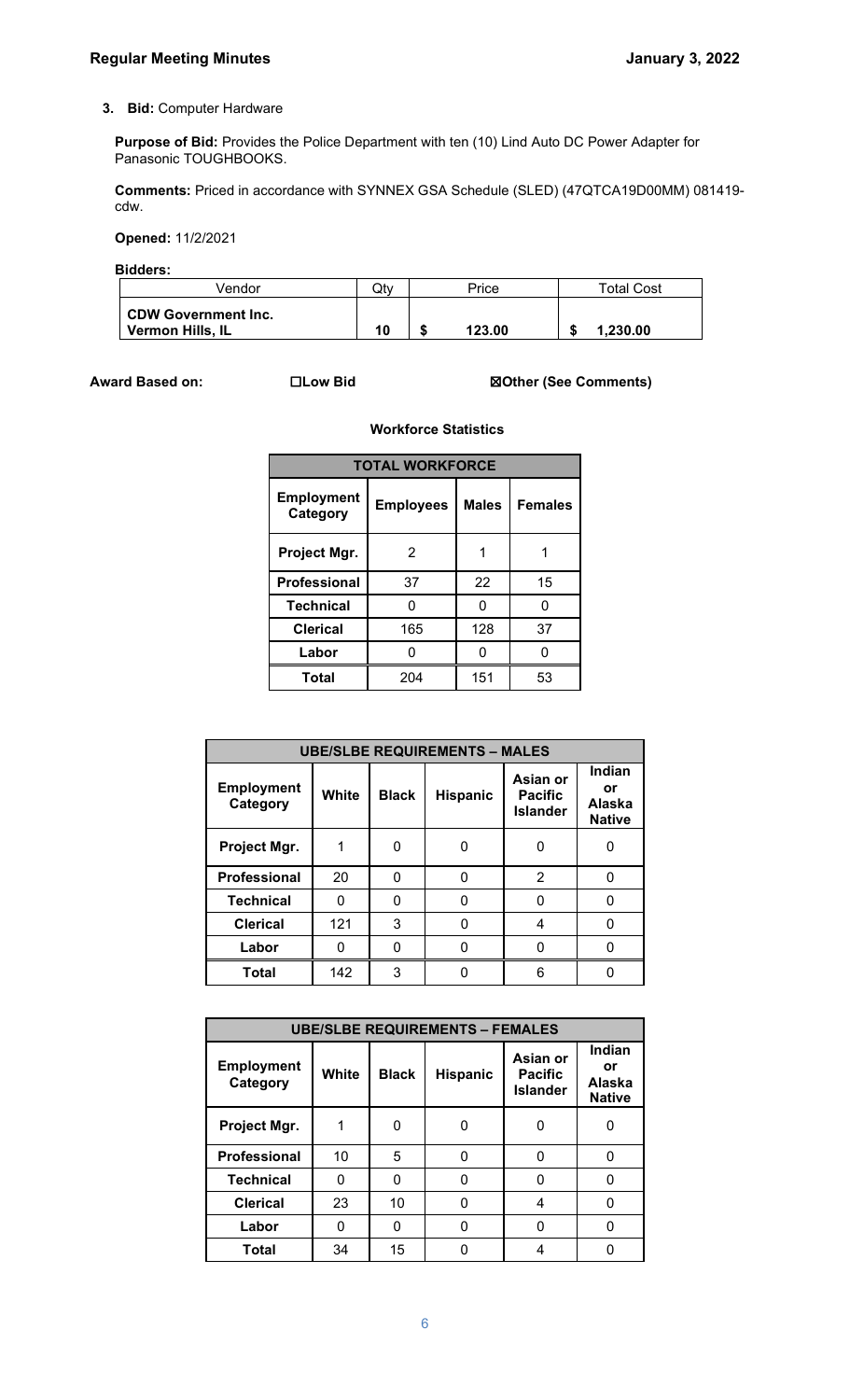### **4. Bid:** Heavy Equipment Purchase

**Purpose of Bid:** Provides the Fleet Management with One (1) New Caterpillar 315 Hydraulic Excavator.

**Comments:** Priced in accordance with North Carolina State Contract 760H Discount – 22% off list price.

**Opened:** 11/1/2021

| Bidders: |
|----------|
|----------|

| Vendor                                            | Otv | Price      | Total Cost |
|---------------------------------------------------|-----|------------|------------|
| <b>Gregory Poole Equipment Co.</b><br>Raleigh, NC |     | 241,139.50 | 241.139.50 |

**Award Based on:** ☐**Low Bid** ☒**Other (See Comments)**

| <b>TOTAL WORKFORCE</b>        |                  |                |    |  |  |  |  |
|-------------------------------|------------------|----------------|----|--|--|--|--|
| <b>Employment</b><br>Category | <b>Employees</b> | <b>Females</b> |    |  |  |  |  |
| Project Mgr.                  | 2                |                | 2  |  |  |  |  |
| <b>Professional</b>           | 22               | 22             | ი  |  |  |  |  |
| <b>Technical</b>              | 9                | 8              |    |  |  |  |  |
| <b>Clerical</b>               | 82               | 59             | 23 |  |  |  |  |
| Labor                         | 307              | 273            | 34 |  |  |  |  |
| <b>Total</b>                  | 422              | 362            | 60 |  |  |  |  |

| <b>UBE/SLBE REQUIREMENTS - MALES</b> |       |              |                 |                                               |                                                |  |  |  |
|--------------------------------------|-------|--------------|-----------------|-----------------------------------------------|------------------------------------------------|--|--|--|
| <b>Employment</b><br>Category        | White | <b>Black</b> | <b>Hispanic</b> | Asian or<br><b>Pacific</b><br><b>Islander</b> | Indian<br>or<br><b>Alaska</b><br><b>Native</b> |  |  |  |
| Project Mgr.                         | 0     | ი            |                 |                                               |                                                |  |  |  |
| <b>Professional</b>                  | 22    | ი            |                 | 0                                             | 0                                              |  |  |  |
| <b>Technical</b>                     | 8     | O            |                 |                                               |                                                |  |  |  |
| <b>Clerical</b>                      | 57    | ი            | 2               |                                               |                                                |  |  |  |
| Labor                                | 262   | 2            | 8               |                                               |                                                |  |  |  |
| <b>Total</b>                         | 349   | 2            | 10              |                                               |                                                |  |  |  |

| <b>UBE/SLBE REQUIREMENTS - FEMALES</b> |                |              |                 |                                                  |                                         |  |  |  |
|----------------------------------------|----------------|--------------|-----------------|--------------------------------------------------|-----------------------------------------|--|--|--|
| <b>Employment</b><br>Category          | White          | <b>Black</b> | <b>Hispanic</b> | Asian<br>or<br><b>Pacific</b><br><b>Islander</b> | Indian<br>or<br>Alaska<br><b>Native</b> |  |  |  |
| Project Mgr.                           | $\overline{2}$ | O            |                 | 0                                                | O                                       |  |  |  |
| <b>Professional</b>                    | 0              | n            |                 | U                                                | O                                       |  |  |  |
| <b>Technical</b>                       |                | ი            |                 | U                                                | O                                       |  |  |  |
| <b>Clerical</b>                        | 22             |              |                 | 0                                                | U                                       |  |  |  |
| Labor                                  | 34             | 0            |                 |                                                  |                                         |  |  |  |
| Total                                  | 59             |              |                 |                                                  |                                         |  |  |  |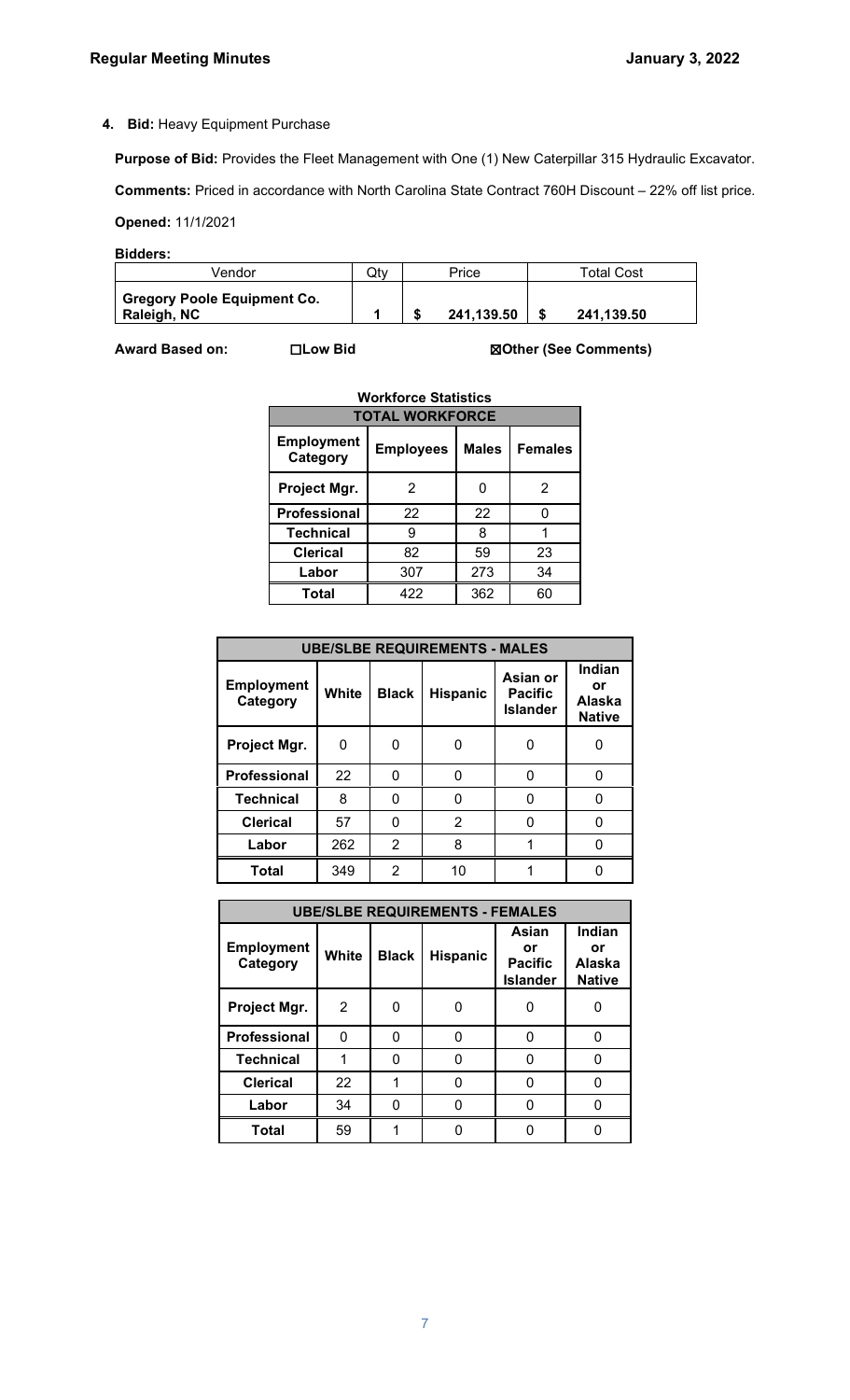#### **5. Bid:** Heavy Equipment Purchase

**Purpose of Bid:** Provides the Fleet Management with One (1) Caterpillar CB2.7 Utility Vibrator Compactor.

**Comments:** Priced in accordance with North Carolina State Contract 760H Discount – 22% off list price.

**Opened:** 11/2/2021

**Bidders:** 

| √endor                                            | Qtv | Price     | Total Cost |
|---------------------------------------------------|-----|-----------|------------|
| <b>Gregory Poole Equipment Co.</b><br>Raleigh, NC |     | 53.015.50 | 53.015.50  |

**Award Based on:** ☐**Low Bid** ☒**Other (See Comments)**

| <b>Workforce Statistics</b>   |                  |              |                |  |  |  |  |
|-------------------------------|------------------|--------------|----------------|--|--|--|--|
| <b>TOTAL WORKFORCE</b>        |                  |              |                |  |  |  |  |
| <b>Employment</b><br>Category | <b>Employees</b> | <b>Males</b> | <b>Females</b> |  |  |  |  |
| Project Mgr.                  | 2                |              | 2              |  |  |  |  |
| <b>Professional</b>           | 22               | 22           | O              |  |  |  |  |
| <b>Technical</b>              | 9                | 8            |                |  |  |  |  |
| <b>Clerical</b>               | 82               | 59           | 23             |  |  |  |  |
| Labor                         | 307              | 273          | 34             |  |  |  |  |
| Total                         | 422              | 362          | 60             |  |  |  |  |
|                               |                  |              |                |  |  |  |  |

| <b>UBE/SLBE REQUIREMENTS - MALES</b> |       |              |                 |                                               |                                         |  |  |  |
|--------------------------------------|-------|--------------|-----------------|-----------------------------------------------|-----------------------------------------|--|--|--|
| <b>Employment</b><br>Category        | White | <b>Black</b> | <b>Hispanic</b> | Asian or<br><b>Pacific</b><br><b>Islander</b> | Indian<br>or<br>Alaska<br><b>Native</b> |  |  |  |
| Project Mgr.                         | 0     | O            |                 | ი                                             | 0                                       |  |  |  |
| <b>Professional</b>                  | 22    | 0            | O               | 0                                             | ŋ                                       |  |  |  |
| <b>Technical</b>                     | 8     | U            |                 | U                                             | O                                       |  |  |  |
| <b>Clerical</b>                      | 57    | 0            | 2               | ŋ                                             | O                                       |  |  |  |
| Labor                                | 262   | 2            | 8               |                                               | n                                       |  |  |  |
| <b>Total</b>                         | 349   | 2            | 10              |                                               |                                         |  |  |  |

| <b>UBE/SLBE REQUIREMENTS - FEMALES</b> |              |              |          |                                                  |                                         |  |  |  |
|----------------------------------------|--------------|--------------|----------|--------------------------------------------------|-----------------------------------------|--|--|--|
| <b>Employment</b><br>Category          | <b>White</b> | <b>Black</b> | Hispanic | Asian<br>or<br><b>Pacific</b><br><b>Islander</b> | Indian<br>or<br>Alaska<br><b>Native</b> |  |  |  |
| Project Mgr.                           | 2            |              |          |                                                  |                                         |  |  |  |
| <b>Professional</b>                    | 0            | 0            |          | 0                                                | 0                                       |  |  |  |
| <b>Technical</b>                       |              | O            |          |                                                  | O                                       |  |  |  |
| <b>Clerical</b>                        | 22           |              |          |                                                  |                                         |  |  |  |
| Labor                                  | 34           |              |          |                                                  |                                         |  |  |  |
| <b>Total</b>                           | 59           |              |          |                                                  |                                         |  |  |  |

**6. Bid:** Heavy Equipment Purchase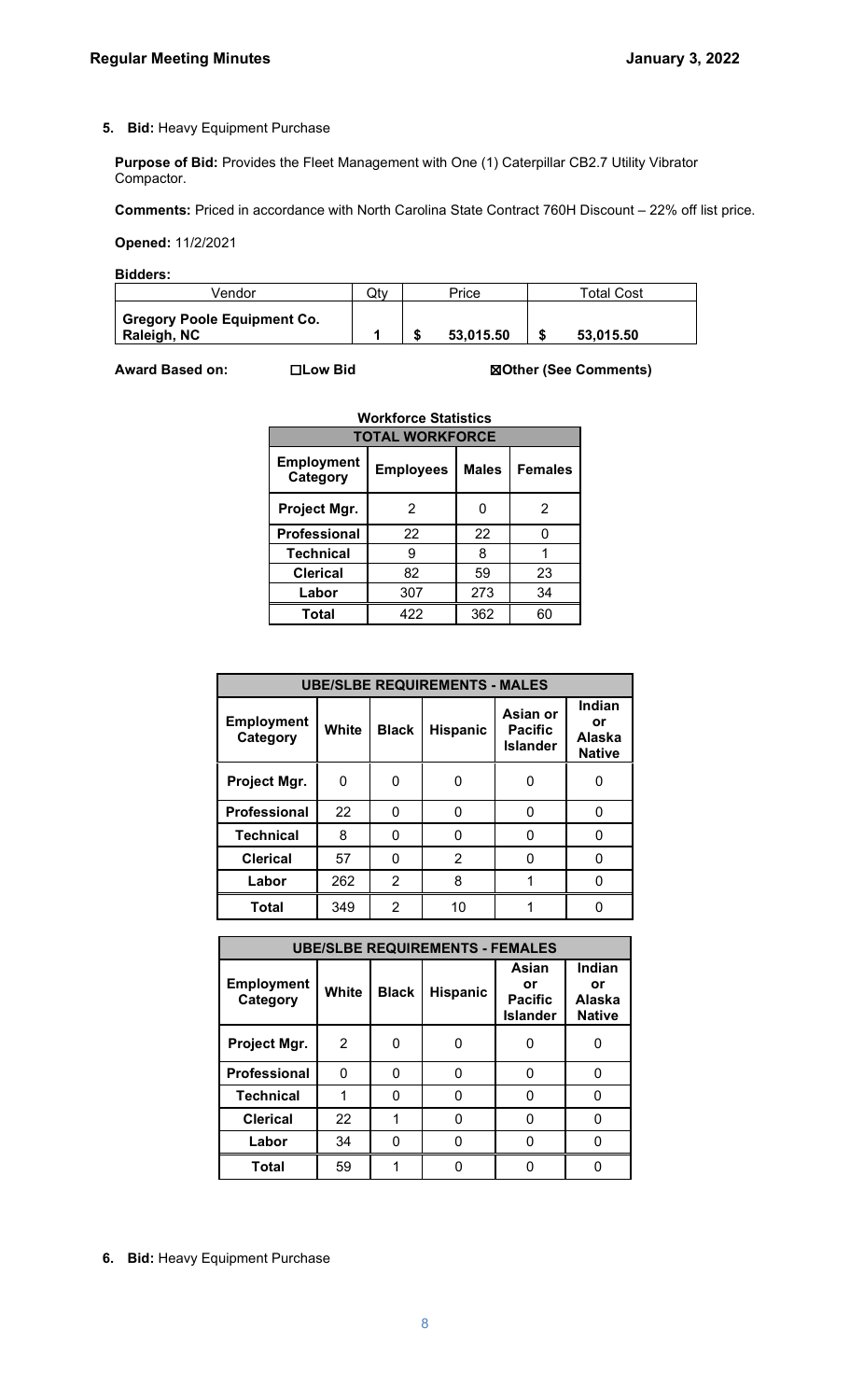**Purpose of Bid:** Provides the Fleet Management with One (1) Caterpillar CB7 Utility Vibrator Compactor.

**Comments:** Priced in accordance with North Carolina State Contract 760H Discount – 22% off list price.

**Opened:** 11/2/2021

**Bidders:** 

| Vendor                                            | Qtv | Price      | Total Cost |
|---------------------------------------------------|-----|------------|------------|
| <b>Gregory Poole Equipment Co.</b><br>Raleigh, NC |     | 126.475.50 | 126.475.50 |

**Award Based on:** ☐**Low Bid** ☒**Other (See Comments)**

| <b>Workforce Statistics</b>   |                  |              |                |  |  |  |  |
|-------------------------------|------------------|--------------|----------------|--|--|--|--|
| <b>TOTAL WORKFORCE</b>        |                  |              |                |  |  |  |  |
| <b>Employment</b><br>Category | <b>Employees</b> | <b>Males</b> | <b>Females</b> |  |  |  |  |
| Project Mgr.                  | 2                |              | 2              |  |  |  |  |
| <b>Professional</b>           | 22               | 22           | ŋ              |  |  |  |  |
| <b>Technical</b>              | 9                | 8            |                |  |  |  |  |
| <b>Clerical</b>               | 82               | 59           | 23             |  |  |  |  |
| Labor                         | 307              | 273          | 34             |  |  |  |  |
| <b>Total</b>                  | 422              | 362          | 60             |  |  |  |  |

| <b>UBE/SLBE REQUIREMENTS - MALES</b> |       |              |                 |                                               |                                         |  |  |  |
|--------------------------------------|-------|--------------|-----------------|-----------------------------------------------|-----------------------------------------|--|--|--|
| <b>Employment</b><br>Category        | White | <b>Black</b> | <b>Hispanic</b> | Asian or<br><b>Pacific</b><br><b>Islander</b> | Indian<br>or<br>Alaska<br><b>Native</b> |  |  |  |
| Project Mgr.                         | 0     |              |                 |                                               |                                         |  |  |  |
| <b>Professional</b>                  | 22    | 0            |                 | ი                                             |                                         |  |  |  |
| <b>Technical</b>                     | 8     | U            |                 |                                               |                                         |  |  |  |
| <b>Clerical</b>                      | 57    | 0            | $\overline{2}$  | ი                                             |                                         |  |  |  |
| Labor                                | 262   | 2            | 8               |                                               |                                         |  |  |  |
| <b>Total</b>                         | 349   | 2            | 10              |                                               |                                         |  |  |  |

| <b>UBE/SLBE REQUIREMENTS - FEMALES</b> |       |              |                 |                                           |                                         |  |  |
|----------------------------------------|-------|--------------|-----------------|-------------------------------------------|-----------------------------------------|--|--|
| <b>Employment</b><br>Category          | White | <b>Black</b> | <b>Hispanic</b> | Asian<br>or<br><b>Pacific</b><br>Islander | Indian<br>or<br>Alaska<br><b>Native</b> |  |  |
| Project Mgr.                           | 2     |              | O               | O                                         |                                         |  |  |
| <b>Professional</b>                    | 0     |              |                 | 0                                         | 0                                       |  |  |
| <b>Technical</b>                       |       |              |                 | O                                         | O                                       |  |  |
| <b>Clerical</b>                        | 22    |              |                 | O                                         |                                         |  |  |
| Labor                                  | 34    |              |                 |                                           |                                         |  |  |
| <b>Total</b>                           | 59    |              |                 |                                           |                                         |  |  |

#### **7. Bid:** Office Furniture

**Purpose of Bid:** Provides the Water Management Department with office furniture.

**Comments:** In accordance with the NC State Contract 420A - PMC Commercial Interiors is the existing provider of the office furniture for the City of Durham.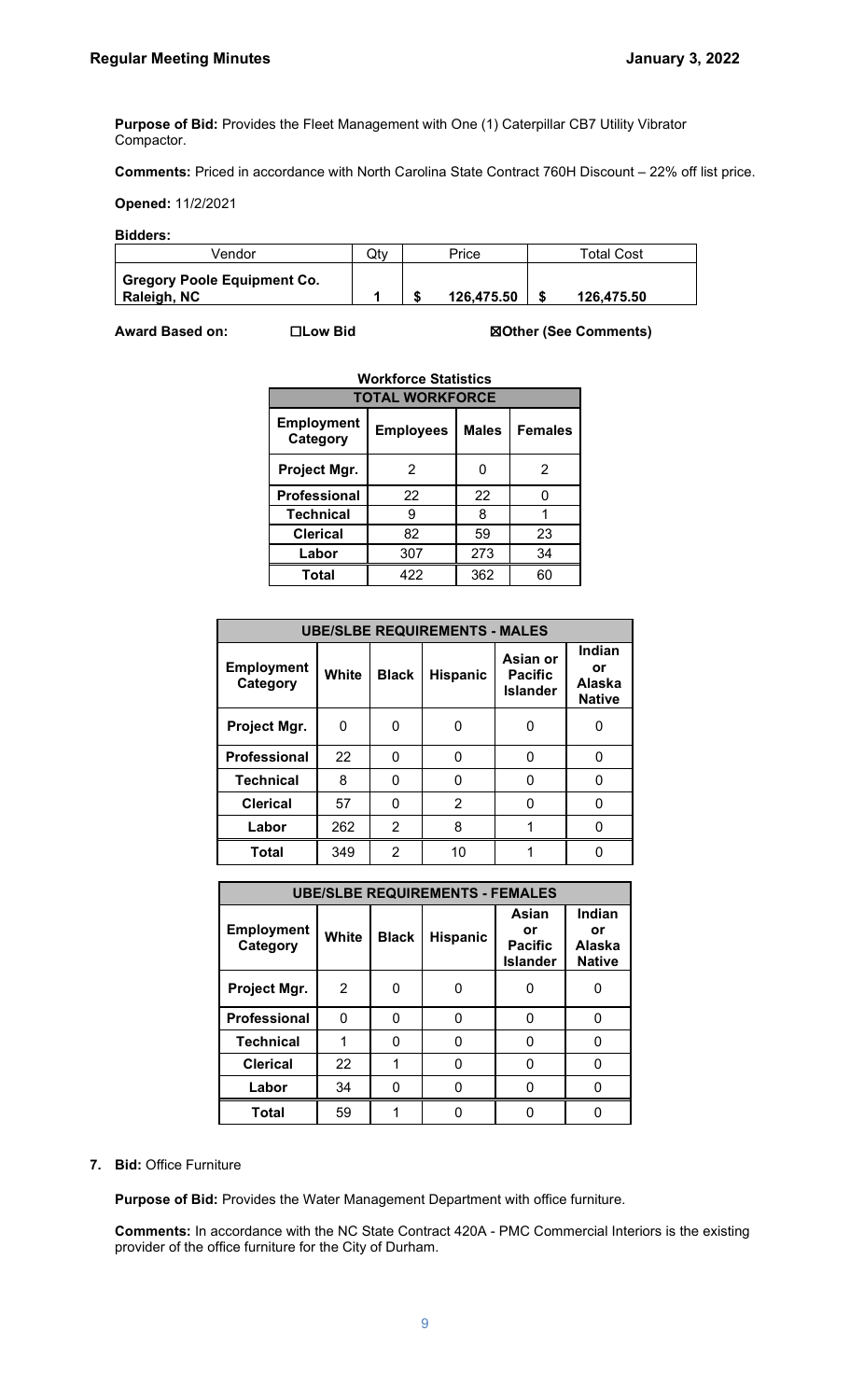**Opened:** 11/10/2021

### **Bidders:**

| Vendor                                         | Qtv | Price     | Total Cost |
|------------------------------------------------|-----|-----------|------------|
| <b>PMC Commercial Interiors</b><br>Raleigh, NC |     | 40.269.30 | 40.269.30  |

**Award Based on:** ☐**Low Bid** ☒**Other (See Comments)**

### **Workforce Statistics**

| <b>TOTAL WORKFORCE</b>        |                  |              |                |  |  |  |
|-------------------------------|------------------|--------------|----------------|--|--|--|
| <b>Employment</b><br>Category | <b>Employees</b> | <b>Males</b> | <b>Females</b> |  |  |  |
| Project Mgr.                  | 15               | 6            | 9              |  |  |  |
| <b>Professional</b>           | 89               | 25           | 64             |  |  |  |
| <b>Technical</b>              | 27               | 27           | 0              |  |  |  |
| <b>Clerical</b>               | 22               | 2            | 20             |  |  |  |
| Labor                         | 8                | 8            | n              |  |  |  |
| Total                         | 161              | 68           | 93             |  |  |  |

| <b>UBE/SLBE REQUIREMENTS - MALES</b> |       |              |                 |                                               |                                         |  |  |
|--------------------------------------|-------|--------------|-----------------|-----------------------------------------------|-----------------------------------------|--|--|
| <b>Employment</b><br>Category        | White | <b>Black</b> | <b>Hispanic</b> | Asian or<br><b>Pacific</b><br><b>Islander</b> | Indian<br>or<br>Alaska<br><b>Native</b> |  |  |
| Project Mgr.                         | 5     |              |                 |                                               |                                         |  |  |
| <b>Professional</b>                  | 24    | 0            |                 |                                               | 0                                       |  |  |
| <b>Technical</b>                     | 20    | 5            | $\mathfrak{p}$  | n                                             |                                         |  |  |
| <b>Clerical</b>                      | 2     | ი            |                 | O                                             | 0                                       |  |  |
| Labor                                | 7     |              |                 |                                               |                                         |  |  |
| <b>Total</b>                         | 58    |              | 2               |                                               |                                         |  |  |

| <b>UBE/SLBE REQUIREMENTS - FEMALES</b> |       |                |                 |                                               |                                         |  |  |
|----------------------------------------|-------|----------------|-----------------|-----------------------------------------------|-----------------------------------------|--|--|
| <b>Employment</b><br>Category          | White | <b>Black</b>   | <b>Hispanic</b> | Asian or<br><b>Pacific</b><br><b>Islander</b> | Indian<br>or<br>Alaska<br><b>Native</b> |  |  |
| Project Mgr.                           | 8     |                |                 | 0                                             |                                         |  |  |
| Professional                           | 61    | 0              | 2               | 1                                             | O                                       |  |  |
| <b>Technical</b>                       | 0     | 0              |                 | O                                             | O                                       |  |  |
| <b>Clerical</b>                        | 17    | $\overline{2}$ | n               |                                               | U                                       |  |  |
| Labor                                  | n     | U              |                 | n                                             | n                                       |  |  |
| <b>Total</b>                           | 86    | 3              | 2               | 2                                             |                                         |  |  |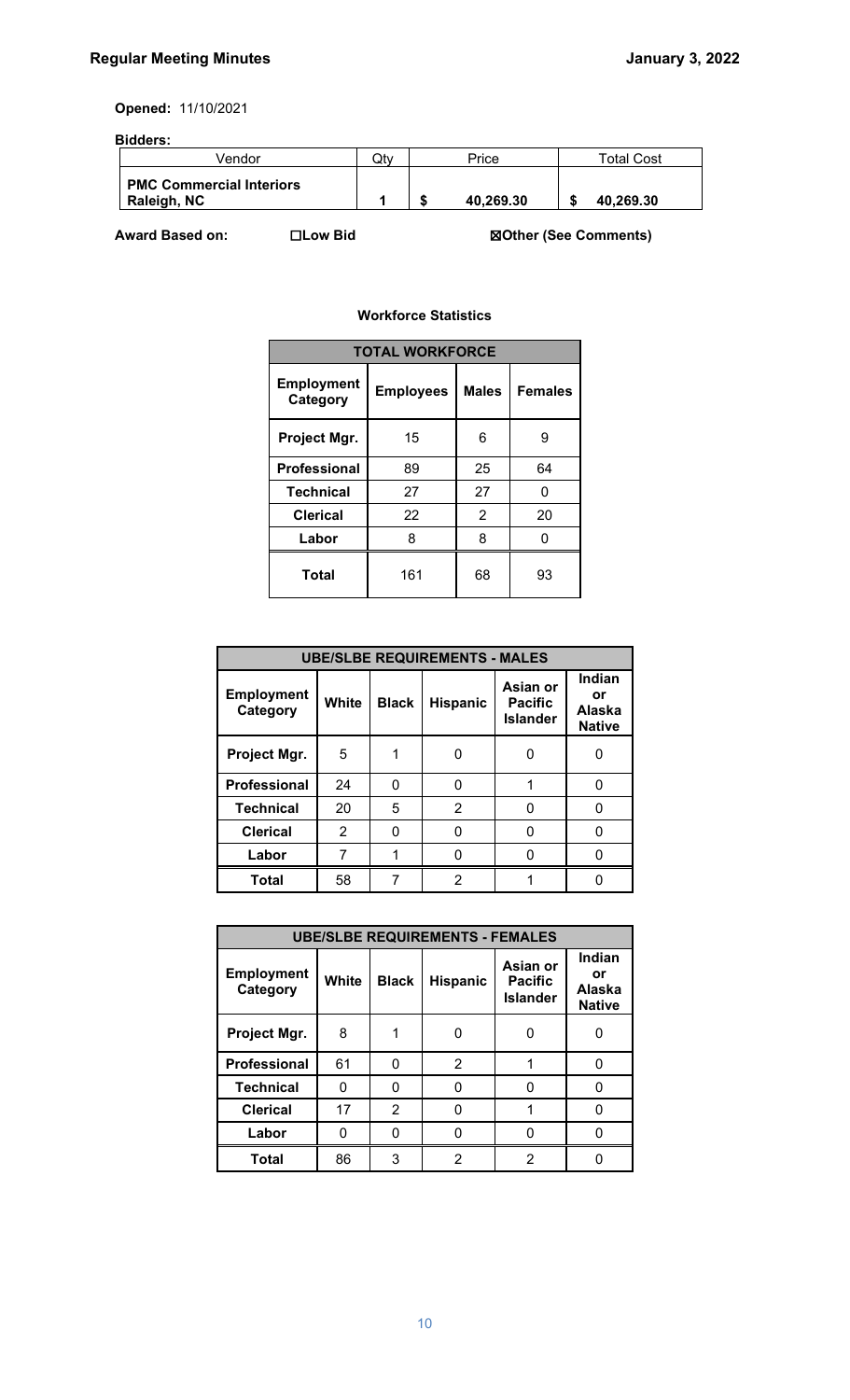**8. Bid:** Fire Fighting Equipment

**Purpose of Bid:** Provides the Fire Department with Various size key hoses and couplings for the following new engines 1,3,4,5,6 and 9.

**Comments:** Priced by soliciting the lowest competitive quote in accordance with City of Durham Purchasing Policy / guidelines.

**Opened:** 11/15/2021

**Bidders:** 

| Vendor                                                     | Qtv |   | Price      |    | Total Cost |
|------------------------------------------------------------|-----|---|------------|----|------------|
| <b>Atlantic Emergency Solutions -</b><br><b>Chester VA</b> |     |   | 117,843.88 | S  | 117,843.88 |
|                                                            |     |   |            |    |            |
| <b>Fire Connections Rocky Mount</b>                        |     | S | 134,544.46 | \$ | 134.544.46 |

**Award Based on:** ☒**Low Bid** ☐**Other (See Comments)**

| <b>Workforce Statistics</b> |  |
|-----------------------------|--|
|-----------------------------|--|

| <b>TOTAL WORKFORCE</b>        |                  |              |                |  |  |  |
|-------------------------------|------------------|--------------|----------------|--|--|--|
| <b>Employment</b><br>Category | <b>Employees</b> | <b>Males</b> | <b>Females</b> |  |  |  |
| Project Mgr.                  | 28               | 26           | 2              |  |  |  |
| Professional                  | 47               | 43           | 4              |  |  |  |
| <b>Technical</b>              | 138              | 135          | 3              |  |  |  |
| <b>Clerical</b>               | 32               | 20           | 12             |  |  |  |
| Labor                         | 4                | 4            |                |  |  |  |
| <b>Total</b>                  | 249              | 228          | 21             |  |  |  |

| <b>UBE/SLBE REQUIREMENTS - MALES</b> |       |              |                 |                                               |                                         |  |  |
|--------------------------------------|-------|--------------|-----------------|-----------------------------------------------|-----------------------------------------|--|--|
| <b>Employment</b><br>Category        | White | <b>Black</b> | <b>Hispanic</b> | Asian or<br><b>Pacific</b><br><b>Islander</b> | Indian<br>or<br>Alaska<br><b>Native</b> |  |  |
| Project Mgr.                         | 25    |              |                 |                                               |                                         |  |  |
| Professional                         | 42    | 0            |                 |                                               |                                         |  |  |
| <b>Technical</b>                     | 126   | 5            | 3               |                                               |                                         |  |  |
| <b>Clerical</b>                      | 19    | 0            |                 |                                               | O                                       |  |  |
| Labor                                | 2     | 2            |                 |                                               |                                         |  |  |
| <b>Total</b>                         | 214   | 8            |                 |                                               |                                         |  |  |

| <b>UBE/SLBE REQUIREMENTS - FEMALES</b> |                   |              |                 |                                               |                                         |  |
|----------------------------------------|-------------------|--------------|-----------------|-----------------------------------------------|-----------------------------------------|--|
| <b>Employment</b><br>Category          | White             | <b>Black</b> | <b>Hispanic</b> | Asian or<br><b>Pacific</b><br><b>Islander</b> | Indian<br>or<br>Alaska<br><b>Native</b> |  |
| Project Mgr.                           | 2                 | O            |                 |                                               |                                         |  |
| Professional                           |                   | O            | U               |                                               |                                         |  |
| <b>Technical</b>                       | 3                 | O            |                 |                                               |                                         |  |
| <b>Clerical</b>                        | $12 \overline{ }$ | O            |                 |                                               |                                         |  |
| Labor                                  |                   |              |                 |                                               |                                         |  |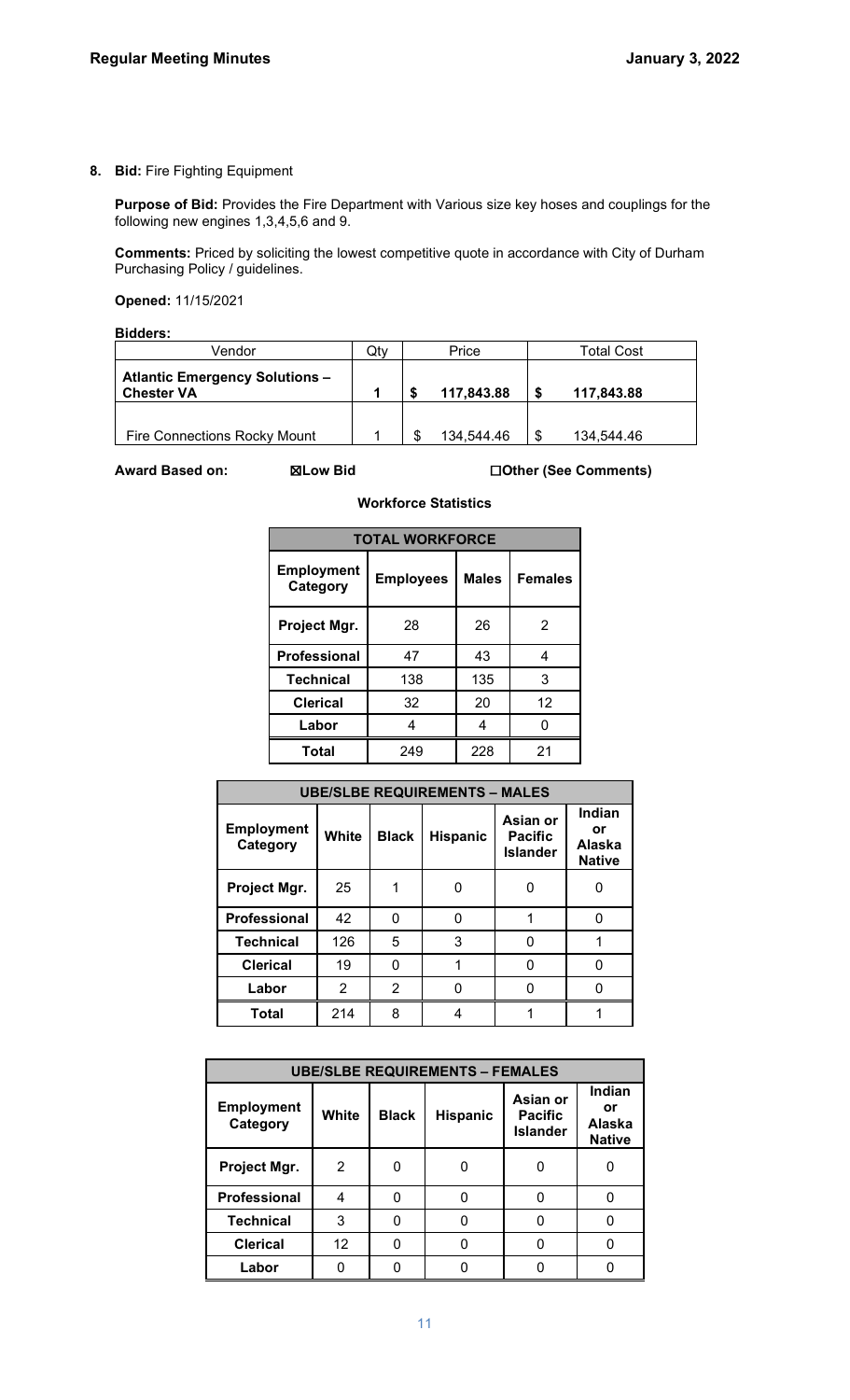| <b>Total</b> | $\sim$ |  |  |  |  |  |
|--------------|--------|--|--|--|--|--|
|--------------|--------|--|--|--|--|--|

#### **SUBJECT: COOPERATIVE GROUP PURCHASE CONTRACT - FIVE (5) KNUCKLE-BOOM REFUSE TRUCKS (ITEM 11/ PR# 15094)**

**MOTION** by Council Member Freeman, seconded by Council Member Caballero, to authorize the City Manager to execute a contract with White Herring Tractor & Truck, LLC for the purchase of five (5) knuckle-boom refuse trucks in the amount of \$870,653.50, was approved at 7:47 p.m. by the following vote: Ayes: Mayor O'Neal, Mayor Pro Tempore Middleton and Council Members Caballero, Freeman, Johnson, Reece, and Williams. Noes: None. Absent: None.

#### **SUBJECT: CHANGE ORDER NO. 4 FOR THE CONSTRUCTION CONTRACT WITH GEOSURFACES SOUTHEAST, INC. FOR CM HERNDON ROAD PARK – SOCCER FIELD CONVERSION PROJECT (ITEM 12/ PR #15105)**

**MOTION** by Council Member Freeman, seconded by Council Member Caballero, to authorize the City Manager to execute a construction change order with GeoSurfaces Southeast, Inc. for the CM Herndon Road Park - Soccer Field Conversion Project in an amount not to exceed \$58,024.40, including remaining contingency funds, for a total, revised contract sum of \$1,370,424.42, was approved at 7:47 p.m. by the following vote: Ayes: Mayor O'Neal, Mayor Pro Tempore Middleton and Council Members Caballero, Freeman, Johnson, Reece, and Williams. Noes: None. Absent: None.

### **SUBJECT: 2022 BLUE BENEVOLENCE GRANT PROJECT ORDINANCE (ITEM 13/ PR #15098)**

**MOTION** by Council Member Freeman, seconded by Council Member Caballero, to adopt the 2022 Blue Benevolence Grant Project Ordinance, in the amount of \$75,000, was approved at 7:47 p.m. by the following vote: Ayes: Mayor O'Neal, Mayor Pro Tempore Middleton and Council Members Caballero, Freeman, Johnson, Reece, and Williams. Noes: None. Absent: None.

# **ORDINANCE #15896**

#### **SUBJECT: THE U.S. DEPARTMENT OF JUSTICE, OFFICE OF JUSTICE PROGRAMS, BUREAU OF JUSTICE ASSISTANCE, 2021 LOCAL SOLICITATION EDWARD BYRNE MEMORIAL JUSTICE ASSISTANCE GRANT (JAG) PROJECT ORDINANCE (ITEM 14/ PR #15101)**

**MOTION** by Council Member Freeman, seconded by Council Member Caballero, to execute an inter-local agreement with Durham County as required in the submitted joint application for the aggregate of funds allocated to Durham County;

To receive \$98,124 of the awarded JAG funds for purposes identified in the joint application; and

To adopt the U.S. Department of Justice, Office of Justice Programs, Bureau of Justice Programs, 2021 Justice Assistance Grant (JAG) Program Grant Project Ordinance in the amount of \$98,124, was approved at 7:47 p.m. by the following vote: Ayes: Mayor O'Neal, Mayor Pro Tempore Middleton and Council Members Caballero, Freeman, Johnson, Reece, and Williams. Noes: None. Absent: None.

# **ORDINANCE #15897**

#### **SUBJECT: VOICE OVER INTERNET PROTOCOL (VOIP) CISCO MAINTENANCE AND LICENSE AGREEMENT WITH PRESIDIO NETWORK SOLUTIONS (ITEM 15/ PR #15089)**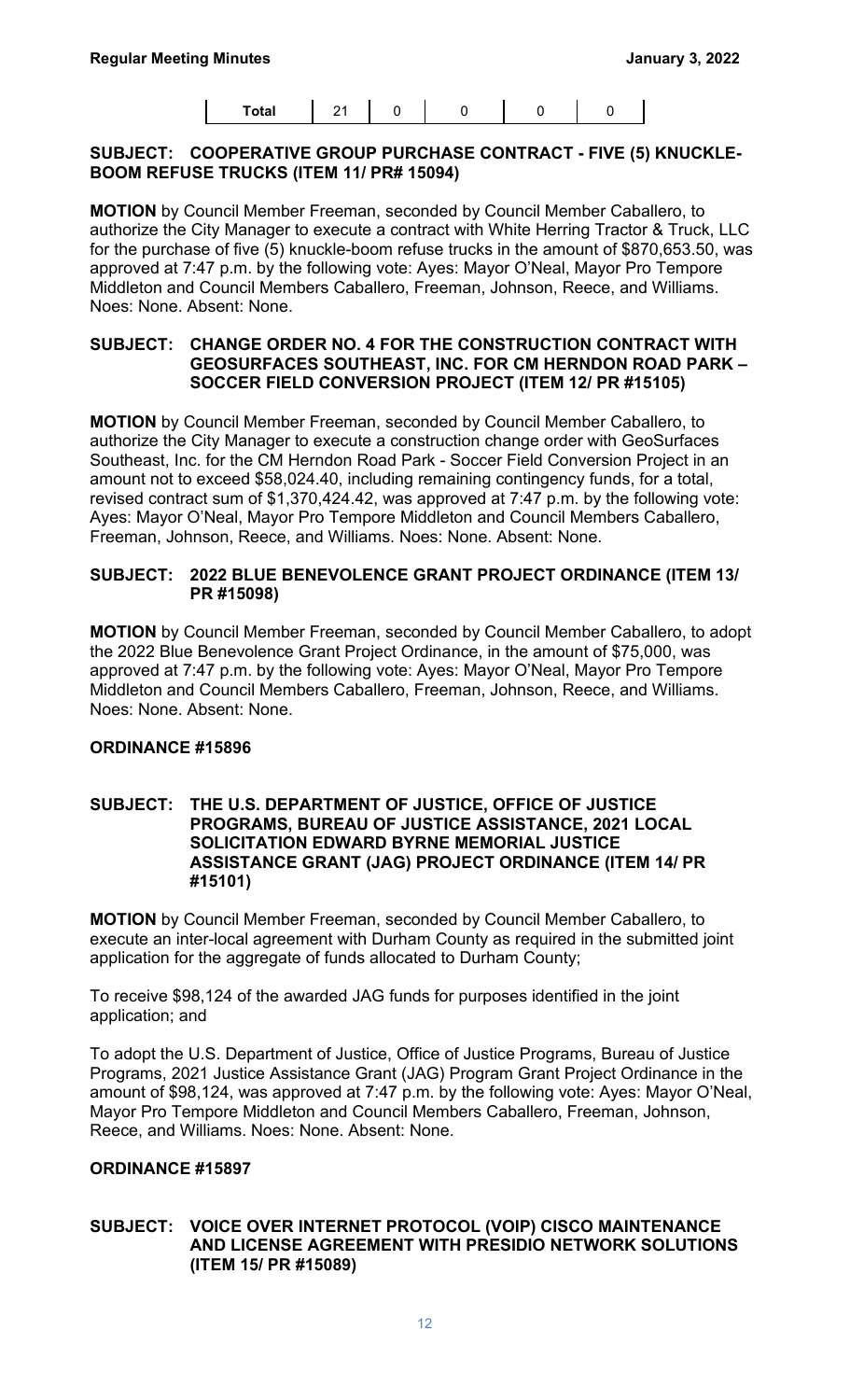**MOTION** by Council Member Freeman, seconded by Council Member Caballero, to authorize the City Manager to execute a maintenance contract with Presidio Network Solutions, an authorized reseller of Cisco Smartnet Flex model in the amount of \$475,140 to provide Smartnet Flex licenses and maintenance for a five-year period was approved at 7:47 p.m. by the following vote: Ayes: Mayor O'Neal, Mayor Pro Tempore Middleton and Council Members Caballero, Freeman, Johnson, Reece, and Williams. Noes: None. Absent: None.

# **[GENERAL BUSINESS AGENDA - PUBLIC HEARINGS]**

## **SUBJECT: CONSOLIDATED ANNEXATION - 2211 PAGE ROAD (ITEM 17/ PR #15099)**

Danny Cultra, Senior Planner stated for the record that the Planning Department hearing item had been previously advertised and noticed in accordance with state and local law; affidavits of all notices were on file in the Planning Department; reminded Council that the item had been continued from at the December 6, 2021 meeting; and that a staff report had been provided at that meeting. Mr. Cultra highlighted that the Planning Commission denied a recommendation for the items approval by a vote of 7-5 and that the applicant included a proffer to the dedicated housing fund for \$16,750.

Mayor O'Neal resumed the public hearing and asked for any speakers to the item.

Mayor Pro Tempore Middleton asked what the applicant was able to build 'by right' at the site.

Mr. Cultra advised that they were able to build 1.4 units per acre.

Warren Mitchell, the applicant, asked Council for their support of the item and advocated for the proposed townhomes on the site that would help the housing crisis in Durham.

Zack Shipman, the engineer for the project, provided historical knowledge of the process which led them to present before Council and asked for their support on the item.

Seeing no additional speakers, Mayor O'Neal declared the public hearing closed.

Mayor Pro Tempore Middleton asked what the proposed cost of the townhomes were going to be.

Mr. Mitchell stated that the proposed development was to be comparable to the other townhome developments nearby.

Mayor Pro Tempore Middleton asked if there had been any consideration of a donation to Durham Public Schools.

Mr. Mitchell stated that he would make the proffer to donate to the Durham Public School system for the amount of proposed students being added as a result of the project.

Mr. Cultra confirmed that there were to be a total of 3 students added as a result of the project.

Council Member Freeman clarified that the funds would go to the Durham Public Schools Foundation.

Mr. Mitchell increased his proffer to \$21,100.

Council Member Caballero asked for clarification regarding a blank form in the Council packet.

Council Member Williams asked the applicant what inspired the changes to his proposal from the original version.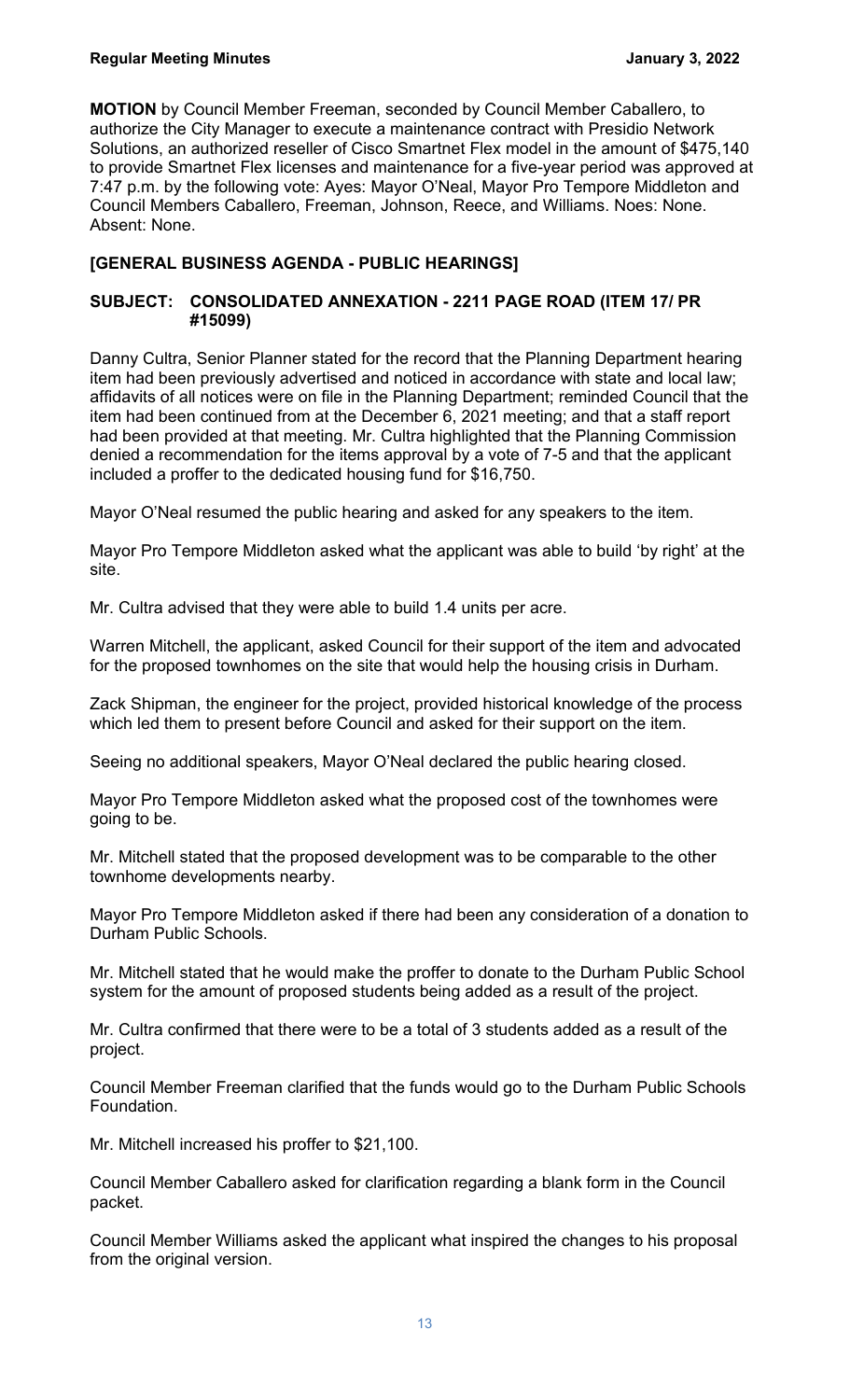Mr. Mitchell stated that the demand for homeownership in the area was what changed his proposal from industrial to residential.

Council Member Williams asked how long the entire process took for Mr. Mitchell.

Mr. Mitchell stated that it took roughly 18 months.

Council Member Williams asked what developers looked for in order to include proffers in their original proposals.

Mr. Mitchell stated that he did not have much experience building in Durham, but advised that he believed that proffers were a part of the process.

Mayor O'Neal asked for clarification on the cost of the units.

Mr. Mitchell stated that it was too far out to forecast the exact cost at the moment.

Council Member Williams encouraged Council to be better partners with developers.

Mayor Pro Tempore Middleton asked for an exact figure for the school system proffer.

Mr. Mitchell stated that he would proffer \$1,000 per student.

Council Member Reece thanked his colleagues for addressing the item from various perspectives; encouraged the idea of incentivizing developers; and expressed his support for the item.

**MOTION** by Council Member Williams, seconded by Council Member Freeman, to adopt an Ordinance annexing '2211 Page Road' into the City of Durham effective March 31, 2022; and

To authorize the City Manager to enter into a utility extension agreement with Warren D. Mitchell and David Durham, was approved at 8:33 p.m. by the following vote: Ayes: Mayor O'Neal, Mayor Pro Tempore Middleton and Council Members Caballero, Freeman, Johnson, Reece, and Williams. Noes: None. Absent: None.

### **ORDINANCE #15899**

**MOTION** by Council Member Freeman, seconded by Council Member Williams, to adopt an Ordinance amending the Unified Development Ordinance by taking property out of the Residential Rural (RR) district (County Jurisdiction) and establishing the same as Office and Institutional with a Development Plan (OI(D)) (City Jurisdiction) was approved at 8:33 p.m. by the following vote: Ayes: Mayor O'Neal, Mayor Pro Tempore Middleton and Council Members Caballero, Freeman, Johnson, Reece, and Williams. Noes: None. Absent: None.

#### **ORDINANCE #15898**

**MOTION** by Council Member Williams, seconded by Council Member Freeman, to adopt a Consistency Statement as required by NCGS 160D-605 was approved at 8:35 p.m. by the following vote: Ayes: Mayor O'Neal, Mayor Pro Tempore Middleton and Council Members Caballero, Freeman, Johnson, Reece, and Williams. Noes: None. Absent: None.

> UNIFIED DEVELOPMENT ORDINANCE ZONING MAP CHANGE CONSISTENCY STATEMENT BY THE DURHAM CITY COUNCIL REGARDING Z2100003, 2211 Page Road

WHEREAS the Durham City Council, upon acting upon a zoning map change to the Unified Development Ordinance and pursuant to state statute GS 160D-605, is required to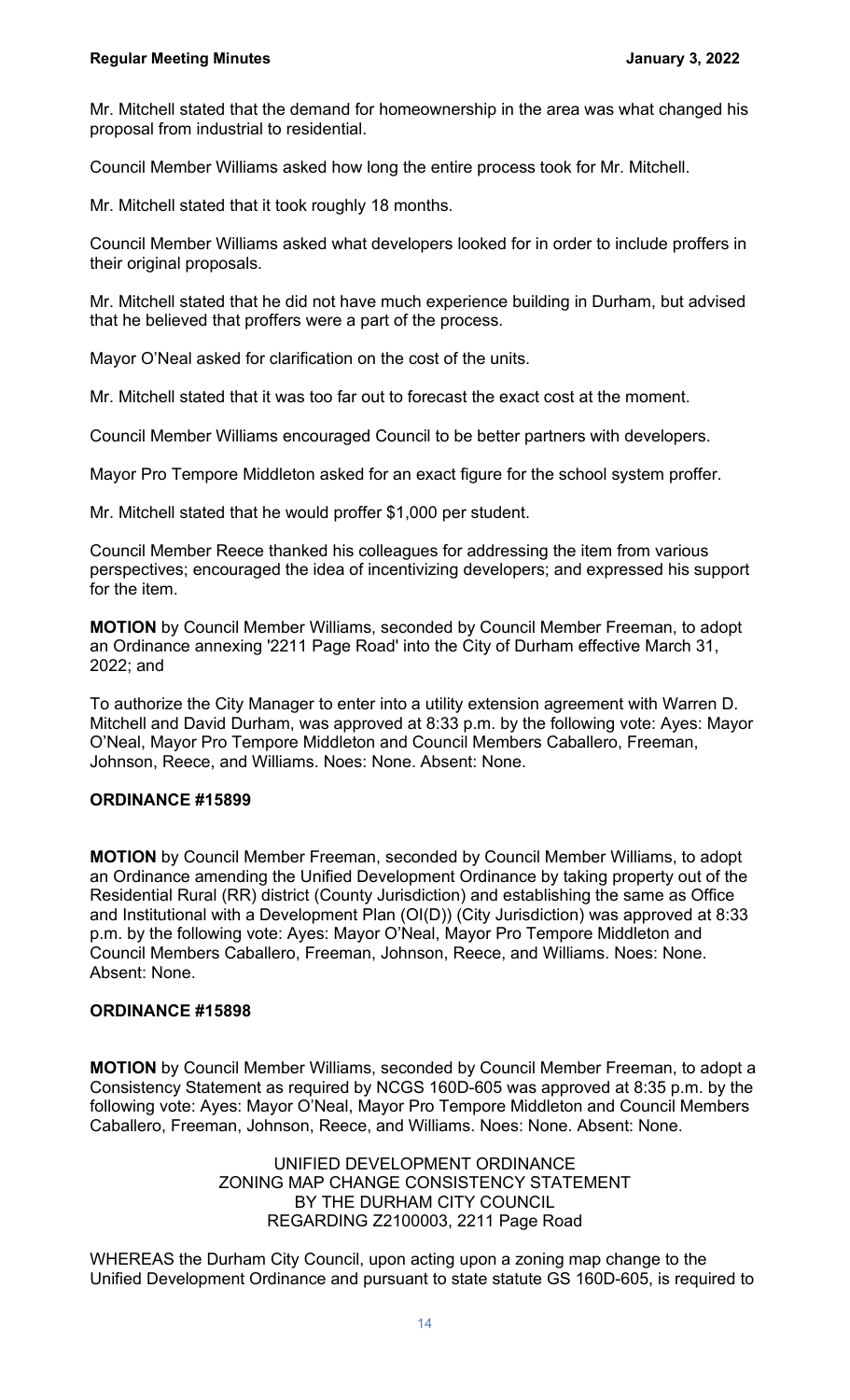approve a statement describing how the action is consistent with the Durham Comprehensive Plan; and

WHEREAS the Durham City Council, upon acting upon a zoning map change to the Unified Development Ordinance and pursuant to state statute GS 160D-605, is required to provide a brief statement indicating how the action is reasonable and in the public interest.

NOW THEREFORE, BE IT ADOPTED BY THE DURHAM CITY COUNCIL AS APPROPRIATE:

That final action regarding zoning map change Z2100003, 2211 Page Road is based upon review of consistency with the *Durham Comprehensive Plan* and any other officially adopted plan that is applicable, as provided in the 'Consistency with Adopted Plans' and 'Reasonable and in the Public Interest' sections of the staff report and Attachment 12, 'Community Goals and Objectives'; regarding the subject 'Z2100003, 2211 Page Road' along with additional agenda information provided to the City Council and information provided at the public hearing; and

That the proposed zoning map change designation is consistent with the Future Land Use Designation as provided on the Future Land Use Map of the Comprehensive Plan in Attachment 5; and

It is the objective of the Durham City Council to have the *Unified Development Ordinance* promote regulatory efficiency and consistency and the health, safety, and general welfare of the community. This request promotes this by offering fair and reasonable development regulations supported by the 'Consistency with Adopted Plans' and 'Reasonable and in the Public Interest' sections of the staff report, the applicant's responses to the Community Goals and Objectives in Attachment 12 regarding the subject 'Z2100003, 2211 Page Road' along with additional agenda information provided to the City Council and information provided at the public hearing. Therefore, the request is reasonable and in the public interest.

### **SUBJECT: CONSOLIDATED ANNEXATION - NC55 AND HOPSON (ITEM 19/ PR #15100)**

Sara Young, Planning Department Director recognized that Mr. Cultra would be retiring and that the Council Meeting would be his last.

Danny Cultra, Senior Planner stated for the record that the Planning Department hearing item had been advertised and noticed in accordance with state and local law and that affidavits of all notices were on file in the Planning Department and provide an outline of the request for a voluntary annexation of the more than 200-acre property and the current zoning designation.

Mayor O'Neal opened the public hearing and asked for any speakers to the item.

Council Member Reece asked what changes had been made by the applicant from the initial submission to the point in which it came before Council to review.

Mr. Cultra responded that no changes were made and that it was a straight rezoning.

Mayor Pro Tempore Middleton asked if there was an instrument similar to a development plan that was not as expensive.

Mr. Cultra stated that the options available were: straight rezoning and a text only development plan.

Council Member Freeman asked if the proposed zoning would allow for commercial uses such as an internet café or vape shop.

Mr. Cultra stated that he would have to review the uses and report back.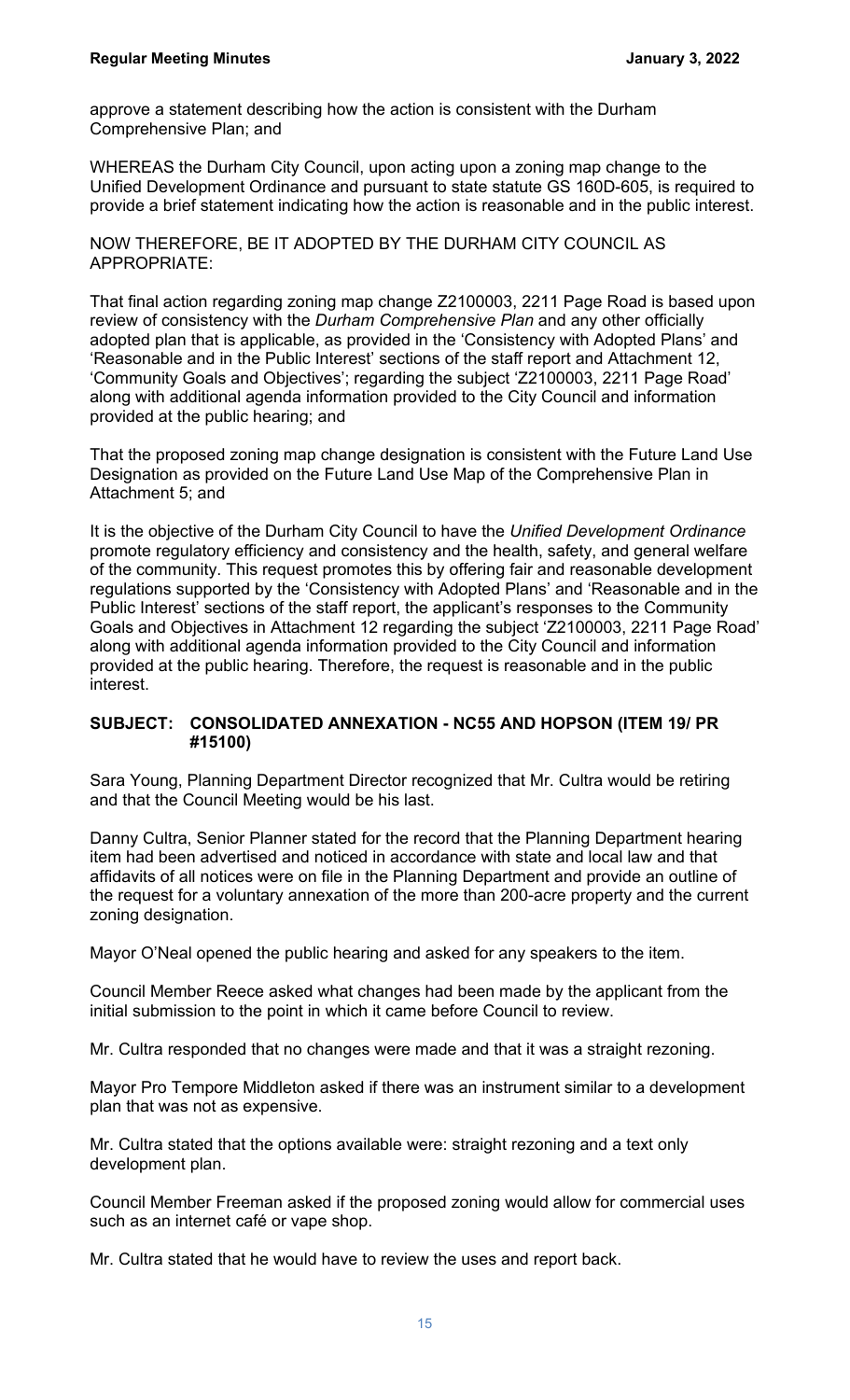Council Member Freeman expressed concerns for not knowing what the site was to be used for.

Director Sara Young responded that the previous uses mentioned by Council Member Freeman would be permitted.

Council Member Freeman asked if a mixed usage proposal could be approved administratively or would it need to be presented before Council.

Director Young stated that it was dependent upon the types of mixed uses that would determine which process had to be taken.

Nil Ghosh, Patrick Byker and Kelsey Westwood, representatives for the applicant, gave a presentation to Council that highlighted: the location of the 235-acre property in proximity to Highway 55; the permanent buffer by the army corps of engineers; and that the project scored 13 out of 14 on Durham's Industrial Land Use Study.

Cindy Burns, a resident of Durham, spoke in support of the item due to the wide range of jobs that would be associated with its development.

Wendell Bullard, a resident of Durham, advocated for development in the area and echoed the need for more job opportunities in Durham.

Ryan Reagan, a resident of Durham, spoke in support of the item and expressed a need for economic development to touch more parts of the community.

Sean Hayes, a resident of Durham, spoke in support of the annexation and expressed that the proposed usage of the property would be beneficial for its highest and best use.

James Shackelford, a resident of Durham, spoke in support of the item, and stated that the economic development could have a direct impact on the amount of violent crime.

Jaqueline Wagstaff, a resident of Durham, expressed concern over the prospect that internet cafes were permissible uses of the property and stated that those types of establishments were historically associated with crime.

Lee Weaver, spoke on behalf of his mother, who lived nearby in Chatham County although her property was in Durham. He raised a concern about the proposed road that would have to cut through the residential farms behind the project.

Mr. Ghosh responded to some of the concerns being expressed. He stated that the text only development plan could be updated to prohibit nightclubs and internet cafes.

Director Young clarified that an updated text only development plan could not be approved at the meeting and requested that if Council wanted to see those commitments, that the item be referred back to the department.

Council Member Johnson stated that she was comfortable referring the item back to staff.

Mr. Byker asked that the public hearing not be closed, but instead continued to a date certain.

Mayor O'Neal asked for clarification from City Attorney Rehberg as to whether the public hearing was to be closed and referred back to staff or continued to a date certain.

City Attorney Rehberg advised that the past practice has continued to prior public hearings to a date certain.

Director Young stated that as long as the applicant was only changing the prohibited uses then the department was in support of continuing the public hearing.